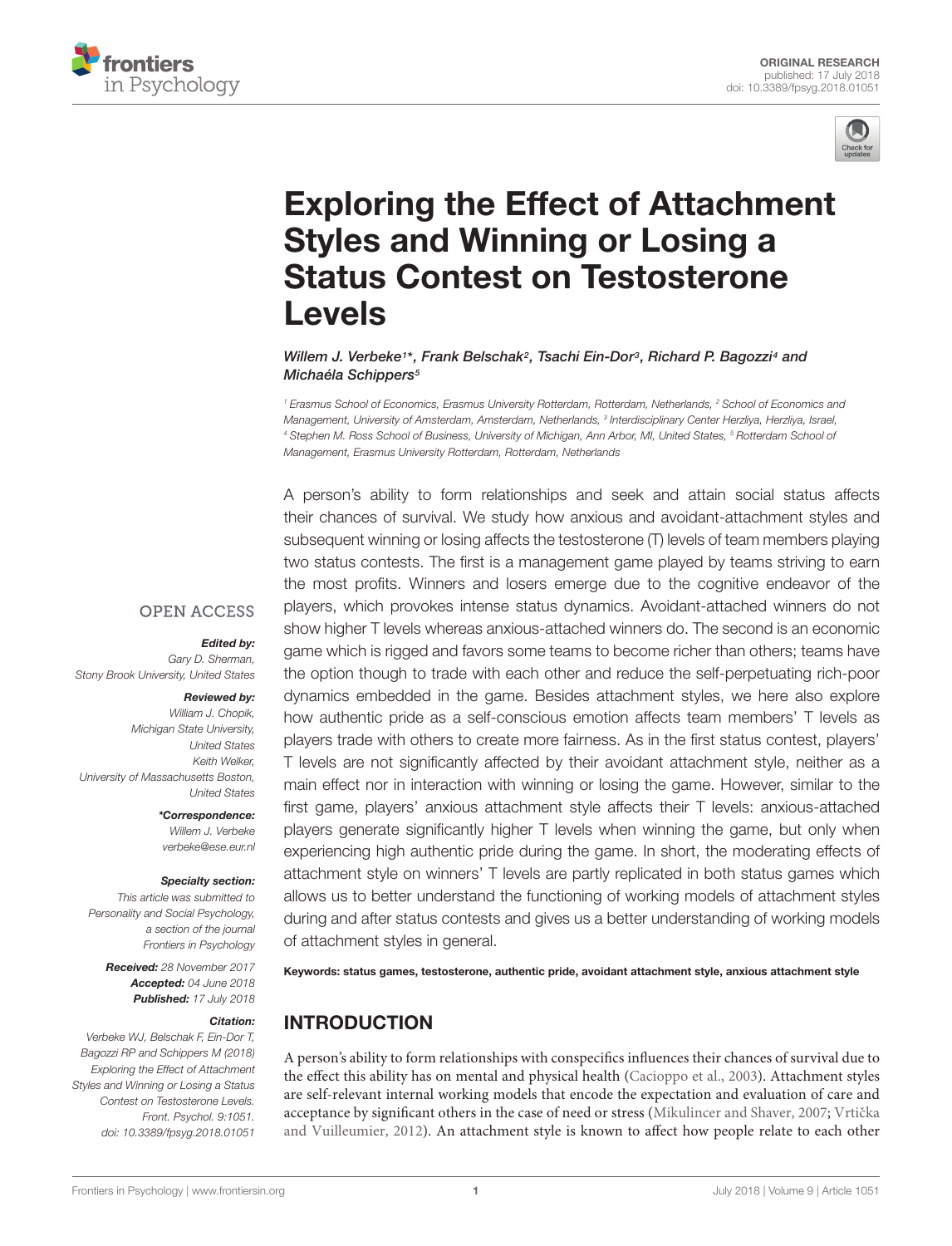and has therefore been the focus of much interest (e.g., [Mikulincer and Shaver,](#page-12-3) [2009\)](#page-12-3). Researchers distinguish between secure and insecure attachment styles, with the latter subdivided into anxious and avoidant-attachment styles [\(Mikulincer and](#page-12-1) [Shaver,](#page-12-1) [2007\)](#page-12-1).

The ability to seek and attain social status is another key element that affects a person's chances of survival because attaining a higher social status compared to other conspecifics generally offers greater access to resources [\(Mazur et al.,](#page-12-4) [1992;](#page-12-4) [Salvador and Costa,](#page-12-5) [2009\)](#page-12-5). However, little is known about the relationship between attachment style and seeking social status. The scarce literature indicates that these relationships are not clear cut, not only because of the complex operation of attachment working models in competitive contexts but also due to the differentiation of such contexts in which the working models are activated. [Turan et al.](#page-12-6) [\(2014\)](#page-12-6) show that avoidant as opposed to anxious-attached people tend to be dominant, cold and disconnected from others. In addition, avoidantattached people also have higher basal testosterone (T) levels. In a personal relationship context, [McDermott et al.](#page-12-7) [\(2017\)](#page-12-7) show that both anxious and avoidant-attached students show dominant orientations. For anxious-attached people, partners who are pulling away from them might provoke frustration and so they might seek to draw their partner closer. Meanwhile, avoidant-attached people experience partners getting too close as threatening and thus might seek to maintain emotional distance. From there, people with both types of attachment styles use different means of psychological aggression. Using a priming experiment, [Bartz and Lydon](#page-11-0) [\(2004\)](#page-11-0) show that people primed with an anxious-ambivalent relationship increase the accessibility of agency because with a threat to their self, a shift in their working self-concept compensatory selfenhancement occurs. However, priming avoidant relationships did not provoke this effect. Note the heterogeneity of the different contexts and the clear lack of research into a context or situation where people's status in a group is at stake, such as in status games, which might provoke specific working model dynamics and thus provide us with closer insights into the role of attachment styles when people engage in status competition.

Investigating this latter question is of interest because seeking proximity in the case of need and seeking status are both antagonistic social behaviors which people need to accomplish for survival. Yet, for some people this behavior might evoke goal incongruence or conflict, motivating them to pursue one above the other. This conflict might be especially salient in people with an anxious-attachment style as they tend to be communal as opposed to agentic (e.g., [Bartz and Lydon,](#page-11-0) [2004\)](#page-11-0), which would be an intuitive assumption at least.

Here we explore how attachment styles affect the participation of team members in competitive contests that are conceived as environments where people seek to gain status at the cost of others. Concretely, status implies a negative externality: an increase in one team's relative status means a decrease in the relative status of the others [\(Heffetz and Frank,](#page-12-8) [2009\)](#page-12-8). We are especially interested in how human T levels are affected when people win or lose a status contest and study how T

levels are affected by a team member's anxious or avoidantattachment style. Intuitively, team members who win a status contest should have higher T levels (e.g., [Geniole et al.,](#page-12-9) [2017\)](#page-12-9) and the team members who score high on avoidant-attachment style as opposed to those who score high on anxious-attachment style should have higher T levels when winning the status contest because they are agentic and dominant (e.g., [Turan et al.,](#page-12-6) [2014\)](#page-12-6). However, these intuitive relationships might not occur for two reasons: (a) the dynamics of attachment working models might be adjusted when people experience a threat to their self, which occurs in status games (e.g., [Bartz and Lydon,](#page-11-0) [2004\)](#page-11-0); and (b) differences in the design of the contest – contextual variables – affect how status is attained (e.g., [Geniole et al.,](#page-12-9) [2017\)](#page-12-9). To our knowledge this is the first study to focus on the relationship between people with different scores on attachment styles and T levels when winning or losing a status contest.

In this paper, we first briefly review the literature on status games and attachment theory and explore two different views on how attachment styles could affect T levels when winning versus losing status games. We introduce two games which vary in how they let team members attain their winning or losing position. The first study presents hypotheses on how attachment styles affect T levels when winning or losing a status game. The second study adds new moderating variables, namely authentic pride which is a self-conscious emotion that might be more or less activated in combination with attachment styles' working models thus affecting T levels when winning or losing. We then discuss how the overall findings allow us to better understand how avoidant versus anxious-attached team members operate in status contests and how their attachment styles affect T levels when they win or lose. We conclude by discussing the limitations of our study and present ideas for future research.

## Status Contests and T Levels

Status contests and T levels are well studied in the literature. T is perceived as a social hormone which plays a role in regulating social relationships among conspecifics [\(Bos et al.,](#page-11-1) [2012\)](#page-11-1). The literature mentions two ultimate explanations as to why people seek to attain status (called status goals or motivations). (1) The challenge hypothesis, which originates from studies on birds' T concentration fluctuations, depending on non-breeding versus breeding seasons and where birds' T levels rise during breeding season is functionally linked to initiation of spermatogenesis. T levels rise even more during male-male competitions; that is, when both seek to attract a female or to gain territory [\(Wingfield](#page-12-10) [et al.,](#page-12-10) [1990;](#page-12-10) [Archer,](#page-11-2) [2006\)](#page-11-2). Importantly, homologous behavior and T level dynamics are also found in humans. When male and female humans are confronted with a threat to their status there is a rise in T levels that prepares them against potential status loss. (2) The winner (or biosocial status) hypothesis proposes that depending on the outcome of a status contest between competitive animals (including homo sapiens), where one is the winner and the other the loser, T levels rise in the animal that wins [\(Mazur,](#page-12-11) [1985;](#page-12-11) [Mazur and Booth,](#page-12-12) [1998\)](#page-12-12). Both explanations are closely related because status game winners tend to defend their winning position, and challenging their status again evokes intense T pulses; hence this is called the winner-challenge effect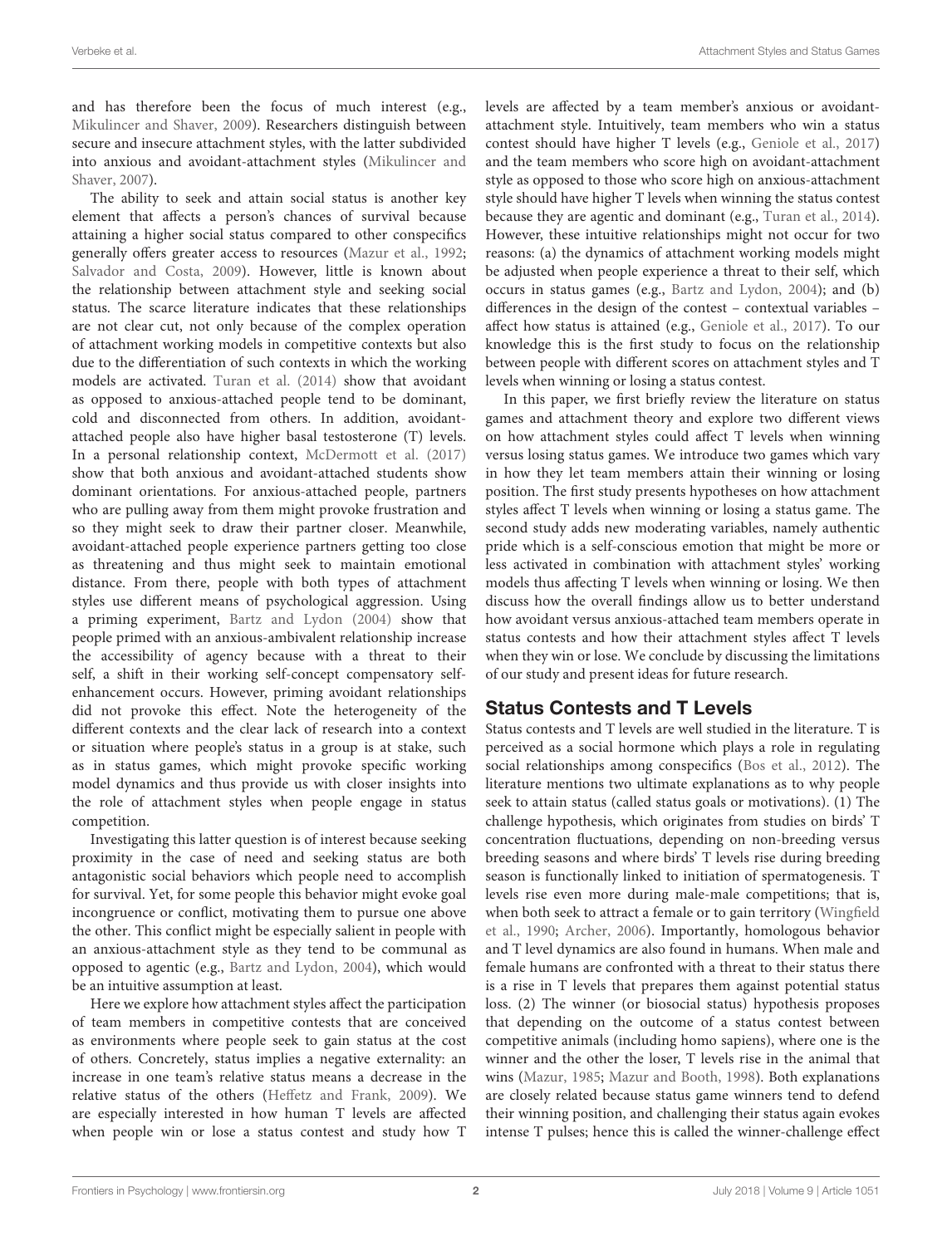(e.g., [Eisenegger et al.,](#page-12-13) [2011;](#page-12-13) [Fuxjager et al.,](#page-12-14) [2016,](#page-12-14) p. 2). Proximal explanations for seeking and defending social status focus on the reciprocally related endocrine and psychological processes that are activated in such cases (e.g., [Cacioppo and Berntson,](#page-12-15) [1992\)](#page-12-15). In general, there is a consensus that human winners, whether alone or in a group (e.g., football team), have higher T levels and this level is higher in sports competition where spectators are present which is not the case in laboratory conditions [\(Geniole](#page-12-9) [et al.,](#page-12-9) [2017\)](#page-12-9). The two games in this study are part of a university class assignment. The students are colleagues or friends who have known each other for at least 1 year. Hence these games do not mimic laboratory conditions but sports competitions in which a person's status is publicly known.

### Attachment Systems and Attachment Styles

Formed during early life interaction with caretakers, attachment styles are trait-like dispositions that shape the innate attachment system. This is a biological goal-oriented system that motivates people to seek proximity with attachment figures in times of need, such as stressful situations [\(Mikulincer and Shaver,](#page-12-3) [2009;](#page-12-3) [Beckes et al.,](#page-11-3) [2014\)](#page-11-3). Being close to attachment figures such as parents brings about a quiescent state in the child, with soothing feelings of warmth and calmness that off-load the stress onto the attachment figure and permit the child to broaden and build on their positive emotions [\(Beckes and](#page-11-4) [Coan,](#page-11-4) [2015\)](#page-11-4). The cumulative effect is that the child finds a secure base from where it can safely explore its own social environment or connect with other people [\(Fredrickson and](#page-12-16) [Losada,](#page-12-16) [2005\)](#page-12-16).

The attachment system is reflected in "working models of psychological mechanisms." In this regard, [Bartz et al.](#page-11-5) [\(2015\)](#page-11-5) propose that attachment system activation comprises two main psychological processes: (1) expectations, whether specific people can be relied on to provide care and attention or are trustworthy in the event of need; and (2) the value or liking component which is the worth a person places on care, attention, or trust given by another person. Important for our study are different theoretical issues around attachment theory. First, working models can be perceived as chronic, imprinted mechanisms especially due to interaction with caretakers (the mother especially) and they are measurable with attachment scales. Second, these working models are context-sensitive, meaning that a person can activate multiple working models (avoidant or anxious) depending on the significant others or attachment figures being activated in their memory. They can also activate different working model dynamics, depending on the social context; e.g., when threatened in a competitive situation, self-compensatory self-enhancement can become part of the working model dynamics. Here we focus on chronic attachment styles and assume that they are formed at an early age; hence they operate as traits.

Attachment theory distinguishes three main attachment styles: avoidant, anxious, or secure. It has been argued that persons with a secure style score low on both anxiety and avoidance (e.g., [Mikulincer and Shaver,](#page-12-1) [2007\)](#page-12-1), hence for the purposes of this paper, we describe only avoidant and anxious-attachment styles and focus on working model dynamics.

Speaking figuratively, the avoidant-attachment style causes people to deactivate their attachment system in the case of need. When caretakers do not respond to a young child's cry for help or do not provide the desired proximity (the default mode of the attachment system), the child develops low expectations about the help they are likely to get from others, and from there they come to place less value on attention or seek care from others less often. They end up developing an avoidant-attachment style, characterized by not expecting to co-regulate their stress with others very often. People with an avoidant-attached style appear self-reliant, seem proud of their self-reliance, have high selfesteem and higher baseline T levels, yet also remain largely indifferent to social support, criticism, or appreciation by other people (e.g., [Mikulincer and Shaver,](#page-12-1) [2007\)](#page-12-1).

Anxious-attached people also seek to down-regulate stress activation through hyperactivation of their attachment system. This occurs when caretakers respond to proximity seeking (default mode) inconsistently or become intrusive; children cannot learn to appraise others as reliable caretakers despite their desire to seek proximity and learn that care given by caretakers is unpredictable. In turn, this uncertainty only magnifies their desire for proximity, which makes them prone to expect that others will abandon them and thus creates a vicious expectancyvaluation cycle entailing fear of rejection or abandonment, and results in over-activation of the need for attachment. They end up remaining especially sensitive to signals of potential threat yet have a strong desire for proximity which makes attachment figures uneasy. Anxious-attached people develop low esteem, become over dependent, and are vulnerable to more rejection despite their high desire for social recognition (e.g., [Mikulincer](#page-12-1) [and Shaver,](#page-12-1) [2007\)](#page-12-1).

### Two Status Games

To see if participants in a team status contest have higher T levels when winning, we use samples collected from two status games. Both games are described in detail in the Section "Methods" below. In study 1, team members exert control over winning or losing the contest through their own personal or collaborative cognitive efforts. The cognitive efforts reflect the professional/educational ambition of team members to become a company manager (clear and concrete status goal). During the game their own reputation is on the line, which we assume increases a conscious awareness of both their fear of losing and their desire to win. In this game the opposing teams start from equipollent positions, and that sets off intense competitive dynamics (e.g., from winning to a losing position and possibly back to a winning position) which might arouse team members. "Winner" or "loser" become clear social status signals which prime the T system both before the game (given clear indications that they can either win or lose) and after the game if they win or lose (given that winners are announced in public, thus placing losers in a less desirable position for them).

Study 2 is an economic game which makes team members rich versus poor. However, the players are allowed to some extent to reduce (or not) the gap in wealth which primes their economic status and compassion with the poor team members. The players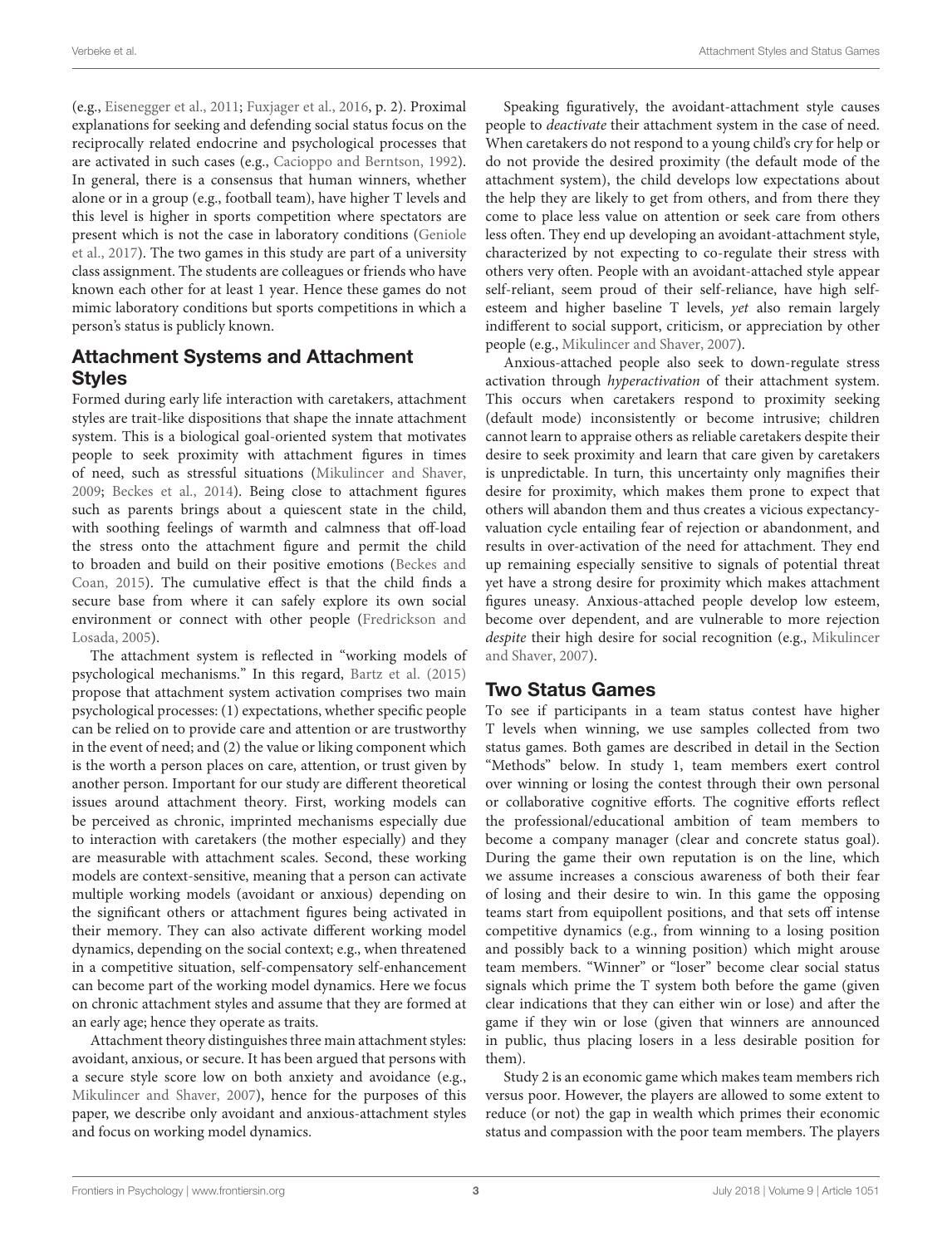(recruited from university students) are placed in three teams who are each given their own bag of coins. The bags contain an unequal distribution of coins representing differences in value indicated by three colors. These differences are such that the team members are part of the rich, middle and poor group (the latter two are called the losing groups). With each round, as they pick coins from the bag, team members soon realize that their richer versus poorer position is self-escalating. However, during the game each individual team member can choose to exchange coins according to specific rules: colors have to be different so that the richer team members give up some of their wealth to poorer team members. Alternatively, the richer teams can change the rules to favor either the poor team members or themselves. Although this game ultimately has winners or losers, compared to the first game, winning does not come from mere cognitive effort or battling it out. It depends on a mixture of luck, at being placed in a winning versus losing position (rigged) and a willingness to create more fairness between the teams, which we assume affects whether players experience authentic pride when winning the game. In contrast to study 1, although rich team members enjoy becoming richer (winning), this game also invokes breaking the self-escalation between rich and poor team members.

# STUDY 1

### Hypotheses

Teams start as equals and then battle for the winning position using their business skills and ability to think strategically to attain the win. The competitive context is transparent: the team that earns the highest financial return wins and from here we consider how the status game context might activate the psychological processes of the attachment working model. But given the scarce literature on the effect of competitive contexts on attachment working models, we present these hypotheses as exploratory.

Avoidant-attached team members value recognition or appreciation by others less than the low avoidant or anxious-attached members do (Vrtička and Vuilleumier, [2012\)](#page-12-2). This is known as hypoactivation or deactivation of the attachment system. Consequently, they may not be that sensitive to either lower or higher status. Given their self-reliance [\(Mikulincer and](#page-12-3) [Shaver,](#page-12-3) [2009\)](#page-12-3), they should have less need to attain a dominant position (which always comes at the cost of others). Even if they try to win (it is their responsibility as a team member, and besides engagement in the game, is a course requirement of their study program), their T levels will not spike because their T system is not aroused by victory over others. There is another hypothesis, however: as avoidant people are dominant and agentic [\(Turan](#page-12-6) [et al.,](#page-12-6) [2014\)](#page-12-6) and as other people might over take their status they will undertake extra efforts to remain dominant, hence their T levels will rise when they win. We explore two alternative plausible hypotheses:

Hypothesis 1a: When avoidant-attached players belong to the winning team of a status contest with clear winners and losers their T levels will remain low.

Hypothesis 1b: When avoidant-attached players belong to the winning team of a status contest with clear winners and losers their T levels will rise.

For anxious-attached team members, known to hyperactivate their attachment system, engagement in the status game will activate their attachment working model process [\(Mikulincer](#page-12-1) [and Shaver,](#page-12-1) [2007\)](#page-12-1). Anxious-attached team members place high value on winning due to their desire for social recognition and acceptance. Such high expectations, however, also amplify their awareness that they could lose or be perceived as a loser by team members, which puts greater psychological pressure on them compared to avoidant-attached or low anxious-attached people [\(Bartz et al.,](#page-11-5) [2015\)](#page-11-5). If they win, this will bring a sense of relief and excitement, as their desire to win is fulfilled and their expectation of losing disappears; hence their T levels rise. Another variation of an attachment style working model dynamic is that when anxious-attached people are confronted with a threat to their self, specifically status loss, they might engage in compensatory self-enhancement [\(Bartz and Lydon,](#page-11-0) [2004\)](#page-11-0). They might see themselves and position themselves as defenders of the status of their team, or as potential winners, and so when winning, their T levels will rise. However, an opposite explanation is that when challenged, anxious-attached people hyperactivate the attachment system and the fear of losing becomes a dominant preoccupation of the working model; hence they might develop high fears and feel inferior or dependent [\(Bartz and Lydon,](#page-11-0) [2004\)](#page-11-0). Due to the high fears, their cortisol level might rise, which is known to counteract the T system and thus even if they win, their T levels will remain low (e.g., [Viau,](#page-12-17) [2002\)](#page-12-17). We explore two plausible hypotheses:

Hypothesis 2a: When anxious-attached team members belong to the winning team of a status contest with clear winners and losers their T levels will rise sharply.

Hypothesis 2b: When anxious-attached team members belong to the winning team of a status contest with clear winners and losers their T levels will remain low.

# **Methods**

### **Participants**

The games involved 119 Dutch students (71 males and 48 females; average age 25 years) who earned course credits for participating in our study as a component of their Master's program in Business Economics. The Ethics Committee of the Erasmus Research Institute of Management (ERIM) at the Erasmus University, Rotterdam, approved the study and all participating students signed a consent letter. The students were given the game manual to prepare for the competition well in advance. Part of the game involved filling in a questionnaire that included such items as age, gender, and a short attachment styles measure. Requiring students to participate in this kind of research is similar to convenience sampling and grants limited control over gender, ambition, or other variables that characterize participants. This is why we created teams as follows: all participants were divided into groups that filled a session. On entering the session, the students were randomly assigned to a team. If students did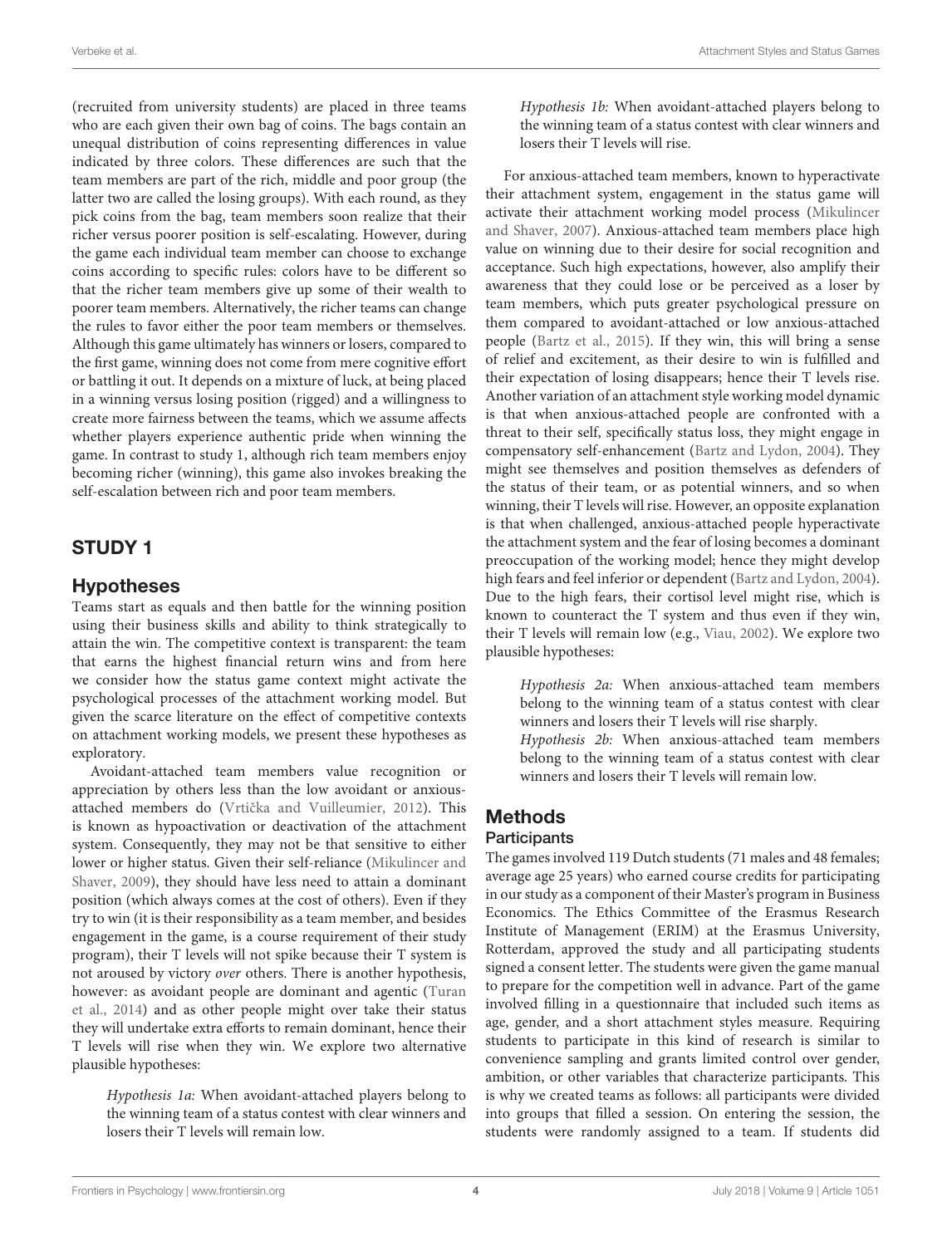not show up (due to illness or other obligations), then we reconfigured the teams, based on the available students. The absent students were invited to attend the next experimental session.

#### Measures

#### **Biological assessments**

Saliva samples were obtained with Sarstedt Salivette devices following standard salivary hormone collection procedures [\(Schultheiss and Stanton,](#page-12-18) [2009\)](#page-12-18). The participants chewed on a synthetic swab at the onset of the game, and 25 min after disclosure of the final sales management team rankings. The samples were stored at −20◦C until analyzed for T concentrations. Free T levels in saliva were analyzed with a commercially available ELISA kit (Demeditec Diagnostics, Kiel, Germany). The limit of detection was 34.7 pmol/L. The inter- and intra-assay coefficient of variation was less than 10%.

#### **Psychological assessments**

Attachment styles were measured with a 7-point disagree-agree items with "strongly" as end-points. These items were taken from [Wei et al.](#page-12-19) [\(2007\)](#page-12-19). Anxious attachment had two items and a Cronbach's alpha of 0.74 (e.g., "My desire to be close sometimes scares people away") while avoidant attachment had three items and a Cronbach's alpha of 0.79 (e.g., "I try to avoid getting too close to others"). The factor structure of the attachment scales is usually found to be robust (see [Wei et al.,](#page-12-19) [2007\)](#page-12-19), and in line with this, we found in a factor analysis two factors with eigenvalues larger than 1 to emerge from the attachment style items. On the first factor, the anxious attachment items loaded highly (factor loadings > 0.87); the avoidant attachment items loaded highly on the second factor (factor loadings  $> 0.80$ ).

#### Procedure

#### **The game**

The sales management game is a computer simulation often used to train professional sales managers in how to make good business decisions [\(Patton,](#page-12-20) [1994\)](#page-12-20). The game takes four real teams of managers (the participants) to manage virtual sales teams. The number of real managers per game varied from three to six players. Their task was to decide how to make their virtual sales team function most effectively. The team that made the highest cumulative earnings (profit) by the end of the game was the winner. Improving team effectivity required the managers to decide on whom they should hire from a list of candidates and deciding how to train, coach and reward their sales teams through the game. Their decisions were posted on the digital dashboard of the game. The names of the winning managers were posted on the classroom blackboard.

Each game contained four rounds, representing the quarters of a year. Gradually rising time constraints put management decision-making under pressure. The time decreased from 60 min in the first quarter, to 45, 30, and 20 min in the second, third, and fourth quarters, respectively. Between rounds, all four management teams received updates on how all the sales teams were doing so that they were aware of the dynamics of the status game.

The participants were reminded of the upcoming game 1 week before it started. They were asked to maintain their usual daily routine in terms of sport and sleep the day before and on the day of the game but not to smoke or eat chocolate or drink alcohol, tea, soft drinks, or coffee during the game, only water. They were fully briefed on the study and signed a consent form.

The game took place on different days but always between 11:30 AM and 5:00 PM to minimize the effects of circadian fluctuation on T levels [\(Touitou and Haus,](#page-12-21) [2000\)](#page-12-21). Students were randomly assigned to one of four management teams, each of which had on average four or five players. At the start, the management teams listened to a detailed explanation of the aims and rules of the game, even though they were supposed to have read the game manual before the day of the game. During this session, they were told not to smoke, eat, or drink (except water). A half hour after the students entered the communal briefing room, we collected pre-contest saliva samples (T0), which measured their pre-game T levels. These pre-game levels were measured because they affect the level of T when winning the game [\(Casto and Edwards,](#page-12-22) [2016\)](#page-12-22).

Each team was sent to their own game room, equipped with a computer on which to play the game. The researchers monitored the game and provided feedback from another room. At the end of each quarter, the management teams posted their strategy to a central computer that calculated the new results and produced a quarterly report, including data on the outcomes of decisions, such as sales revenue, company profits, and the names of the successful teams, plus a list of current staff (indicating successful or failed attempts to hire new salespeople). At the start of the subsequent rounds, the players were given progress reports, which included current rankings based on their own performance and that of the competing teams. This allowed them to make status comparisons.

At the end of the last round, the teams gathered again in the briefing room to learn the final rankings. They then waited an additional 25 min and kept on refraining from smoking, eating, and drinking. Finally, the post-game saliva sample was collected.

### Results

The analysis included only those players with completed survey and uncontaminated hormonal data, resulting in a total sample size of 119 respondents (71 male and 48 female). To test the impact of the game on the players' hormonal responses (changes in  $T$  level), we computed  $t$ -tests comparing the  $T$  level before and after the game. The mean T level after the game was significantly lower than the mean T level before the game (pregame mean = 185.59 pmol/L; post-game mean = 160.36 pmol/L; mean difference = 25.23 pmol/L,  $t = 4.54$ ,  $p < 0.01$ ). This finding is in line with the challenge hypothesis that indicates that T is a hormone that prepares people for battle and would lower in level when the challenge ends [\(Wingfield et al.,](#page-12-10) [1990\)](#page-12-10). The descriptives and intercorrelations of our variables of interest are presented in **[Table 1](#page-5-0)** (upper part).

To test the effect of this team status contest on players' hormonal responses, we computed an analysis of covariance (ANCOVA) with the status achieved after the game (winner or loser) and the scores on anxious and avoidant-attachment style as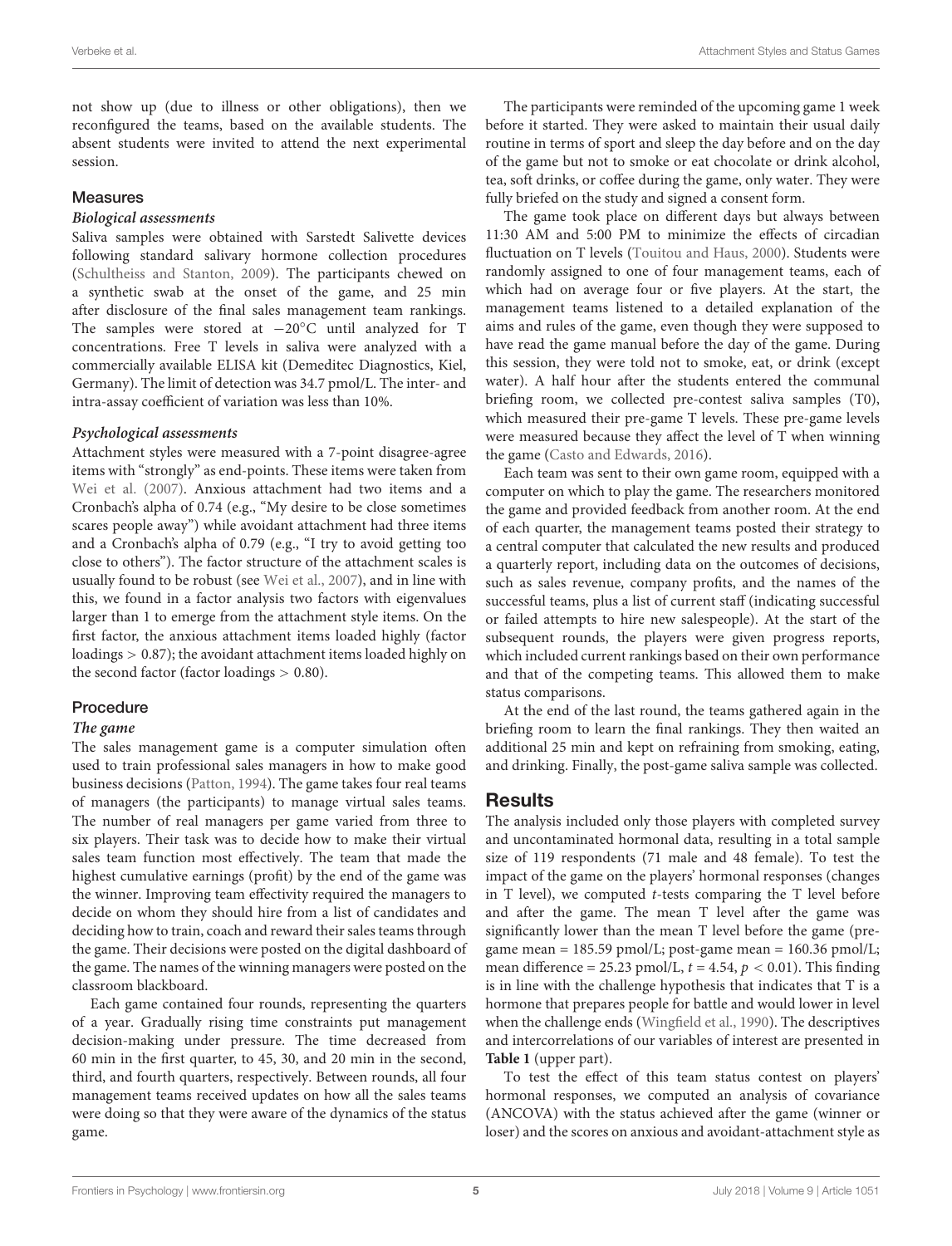#### <span id="page-5-0"></span>TABLE 1 | Intercorrelations and descriptives of variables of interest.

|              | 1        | $\mathbf 2$ | 3       | 4        | 5        | 6      |
|--------------|----------|-------------|---------|----------|----------|--------|
| Study 1      |          |             |         |          |          |        |
| (1) Status   |          |             |         |          |          |        |
| (2) Anxious  | 0.18     |             |         |          |          |        |
| (3) Avoid    | 0.11     | $0.24**$    |         |          |          |        |
| (4) Post T   | 0.11     | $-0.13$     | $-0.09$ |          |          |        |
| (5) Pre T    | 0.00     | $-0.09$     | $-0.07$ | $0.79**$ |          |        |
| ${\cal M}$   | 0.24     | 1.90        | 1.97    | 160.36   | 185.59   |        |
| SD           | 0.43     | 1.34        | 1.34    | 86.03    | 96.24    |        |
| Study 2      |          |             |         |          |          |        |
| (1) Status   |          |             |         |          |          |        |
| (2) Anxious  | 0.07     |             |         |          |          |        |
| (3) Avoid    | $-0.06$  | $0.22*$     |         |          |          |        |
| (4) Pride    | $0.38**$ | $-0.04$     | $-0.12$ |          |          |        |
| $(5)$ Post T | 0.13     | $-0.00$     | $-0.09$ | $0.26*$  |          |        |
| (6) Pre T    | $-0.00$  | $-0.05$     | $-0.11$ | $0.25*$  | $0.86**$ |        |
| ${\cal M}$   | 0.44     | 3.54        | 2.75    | 4.23     | 131.97   | 137.80 |
| SD           | 0.50     | 1.03        | 1.30    | 1.32     | 52.78    | 52.32  |

 $*_{p}$  < 0.05. \*\*p < 0.01.

<span id="page-5-1"></span>**TABLE 2** | Analysis of covariance (ANCOVA) results Study 1 ( $n = 119$ ).

|                                                             | F-value | p-value | $n^2$ | <b>Parameter estimates</b> | <b>SE</b> | 95% CI            |
|-------------------------------------------------------------|---------|---------|-------|----------------------------|-----------|-------------------|
| Dependent variable: Testosterone level after status contest |         |         |       |                            |           |                   |
| Status (win/lose)                                           | 4.430   | 0.038   | 0.038 | 23.906                     | 11.36     | 1.40; 46.41       |
| Anxious attachment                                          | 1.569   | 0.213   | 0.014 | 4.636                      | 3.70      | $-2.70; 11.97$    |
| Avoidant attachment                                         | 0.011   | 0.915   | 0.000 | 0.400                      | 3.73      | $-6.99; 7.79$     |
| Pre-game T                                                  | 107.490 | 0.000   | 0.490 | 0.625                      | 0.06      | 0.51; 0.75        |
| Gender                                                      | 1.888   | 0.172   | 0.017 | 18.427                     | 13.41     | $-8.14:45.00$     |
| Team size                                                   | 2.628   | 0.108   | 0.023 | 24.135                     | 14.89     | $-5.37;53.63$     |
| Status (win/lose)                                           | 5.598   | 0.020   | 0.048 | $-119.912$                 | 50.68     | $-220.35: -19.47$ |
| Anxious attachment                                          | 8.555   | 0.004   | 0.072 | $-3.144$                   | 4.11      | $-11.28; 5.00$    |
| Status * Anxious                                            | 13.627  | 0.000   | 0.110 | 29.632                     | 8.03      | 13.72; 45.54      |
| Avoidant attachment                                         | 0.055   | 0.814   | 0.001 | 0.840                      | 4.03      | $-7.15; 8.83$     |
| Status * Avoidant                                           | 0.001   | 0.973   | 0.000 | 0.271                      | 8.14      | $-15.86; 16.40$   |
| Pre-game T                                                  | 116.059 | 0.000   | 0.513 | 0.617                      | 0.06      | 0.50:0.73         |
| Gender                                                      | 2.651   | 0.106   | 0.024 | 20.866                     | 12.81     | $-4.53; 46.26$    |
| Team size                                                   | 0.971   | 0.327   | 0.009 | 14.188                     | 14.40     | $-14.35:42.73$    |

Bolded values indicate significant values.

independent variables and the post-game T level as the dependent variable. The analysis also controlled for the participants' gender and pre-game T levels. Finally, we also controlled for team size (teams were not always equal in size). The explained variance of the variables and interactions on post-game T level is reflected in the partial eta-squared  $(\eta^2)$ . **[Table 2](#page-5-1)** presents the results of the ANCOVA.

The upper part of **[Table 2](#page-5-1)** shows the main effects of our variables. Of our variables of interest, only status information  $(1 = \text{win}/0 = \text{lose})$  was significantly related to post-game T level  $(F = 4.43, p < 0.05)$ , while both anxious attachment  $(F = 1.57,$ n.s.) and avoidant attachment ( $F = 0.01$ , n.s.) were not. Of the control variables, only pre-game T level was significantly linked to post-game T level ( $F = 107.49, p < 0.01$ ).

In a next step, we added interaction effects of status/anxious attachment and status/avoidant attachment to the analysis. As hypothesized, we found a significant interaction effect between status information and anxious-attachment style  $(F = 13.63,$  $p \sim 0.01$ ), but not for status information and avoidantattachment style ( $F = 0.00$ , n.s.). Further, the pre-game T level had a significant effect on post-game T level ( $F = 116.06$ ,  $p < 0.01$ ); the other control variables were not significantly linked to postgame T level (gender:  $F = 2.65$ , n.s.; team size:  $F = 0.97$ , n.s.). The conditional effect of status on post-game T level was highly significant for participants high (plus 1 SD) on anxious attachment (F = 7.61;  $p < 0.01$ ; B = 159.67) while it was not significant for those with low (minus 1 SD) anxious attachment  $(F = 3.18; n.s.; B = 80.15).$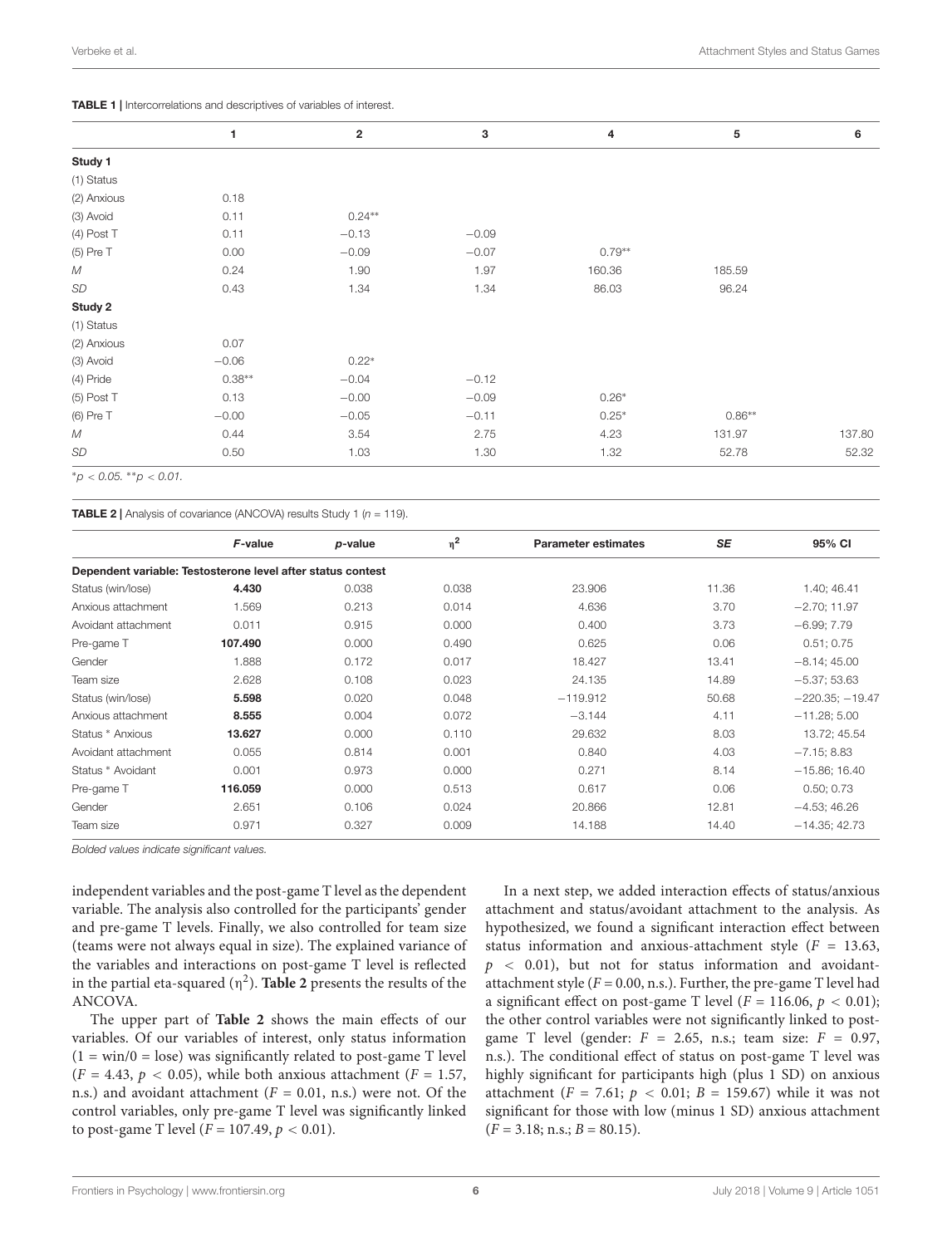[Figure 1](#page-6-0) shows the direction of the significant interaction effect between status information and anxious-attachment style on participants' post-game T level based on the results of the ANCOVA. High anxious-attached winners showed a significantly higher post-game T level when compared to high anxiousattached individuals who lost the game. Low anxious-attached participants showed no significant difference in post-game T level as a reaction to status information.

### **Discussion**

Study 1 shows that avoidant-attached members do not show T spikes when winning the status game, which confirms exploratory hypothesis 1a and might indicate that they do not value social reward (winning) as they seek independence from others and are self-reliant. In other words, their attachment system remains deactivated. This finding does not substantiate hypothesis 1b that avoidant people are dominant and the status context motivates them to defend their dominant orientation hence when winning they will have higher T levels. Next, anxious-attached people have higher T levels on winning the game and this confirms exploratory hypothesis 2a. It proposes that anxious-attached people, whose attachment system is over-activated, become aware that the status game might threaten their self-esteem and thus acting as "a defender" against status loss might compensate for this threat. Further, if they win they might experience intense self-enhancement and thus develop higher T levels [\(Bartz and](#page-11-0) [Lydon,](#page-11-0) [2004\)](#page-11-0). In addition, winning would come as a relief due to their craving for recognition [\(Bartz et al.,](#page-11-5) [2015\)](#page-11-5). However, the assumption that a status threat during the game could overwhelm them (e.g., in terms of a higher cortisol level) and lead to a low T level seems not to be substantiated. To better understand this result we calculated the correlations between anxious/avoidantattachment styles and pre-game T levels. As expected, these were not significant (anxious:  $r = -0.09$ , n.s.; avoidant:  $r = -0.07$ , n.s.) indicating that the effects of attachment styles (or the mechanisms of the working models of the attachment system) on T levels occurred during the game; e.g., tension during the game activated the attachment system of anxious-attached team members more intensely.

<span id="page-6-0"></span>

## STUDY 2

In addition to attachment styles, we explored psychological processes involving appraisal of the social environment when status is challenged or gained [\(Salvador and Costa,](#page-12-5) [2009,](#page-12-5) p. 165). In Study 2 we focused on self-conscious emotions "which are elicited when individuals direct attentional focus to the self, activating self-representations, and appraise an emotional eliciting event as relevant to those representations" [\(Tracy and](#page-12-23) [Robins,](#page-12-23) [2007,](#page-12-23) p. 507). Specifically, we looked at authentic pride which may result from internal, unstable, and controllable causes [\(Tracy and Robins,](#page-12-23) [2007,](#page-12-23) p. 507). In general, feelings of authentic pride come with broader positive emotions (e.g., feeling positive about oneself compared to others in the future). The feelings are geared toward long-term attainment, maintenance of status, and promote status through relationship-oriented prosocial means [\(Tracy and Robins,](#page-12-23) [2007,](#page-12-23) p. 523). We explored whether attachment style and authentic pride affect T levels. Although rigged, the economic game a) still comes with status threats and b) it allows team members to behave prosocially, instilling authentic pride in some winning team members.

### Hypotheses

Players take part in a team status contest based on the economic distribution of wealth. Given that teams with access to more resources become richer and those with access to fewer resources become poorer, the game has a self-amplifying winning versus losing dynamic that is largely independent of effort. However, the players are invited to dampen the self-reinforcing mechanisms to bring some fairness into the division of resources between teams during the game. Would we thus find similar T patterns for winners as found in Study 1? Obviously, there would be many similarities (or replications) but also differences. First, both are status games where some team members are winners and others are losers. Second, however, winning or losing this game is rigged; no skill is involved. The team members have to draw coins of different values from a bag placed in front of each team. Each team's bag has an unequal distribution of coins of lower or higher value, which makes drawing a valuable/less-valuable coin independent of effort and professional skill. However, a reasonable amount of literature shows that merely placing a person (or team) in a rigged winning position already raises T levels slightly [\(Newman et al.,](#page-12-24) [2005;](#page-12-24) [Schultheiss et al.,](#page-12-25) [2005;](#page-12-25) [Carré](#page-12-26) [and Putnam,](#page-12-26) [2010\)](#page-12-26).

As with the first study, we present two exploratory hypotheses why team members with avoidant or anxious-attachment styles will or will not have higher T levels. First, just like in the first game, avoidant team members experience low social reward when winning (Vrtička and Vuilleumier, [2012\)](#page-12-2); hence, their T levels remain low even if they win. However, in a rigged game, for avoidant-attached team members (known to be dominant), winning would prime their dominant orientation or their agentic working model [\(Turan et al.,](#page-12-6) [2014\)](#page-12-6) hence they would experience high T levels. Therefore, we suggest the following two hypotheses.

Hypothesis 3a: When avoidant-attached team members belong to the winning team of a status contest that has no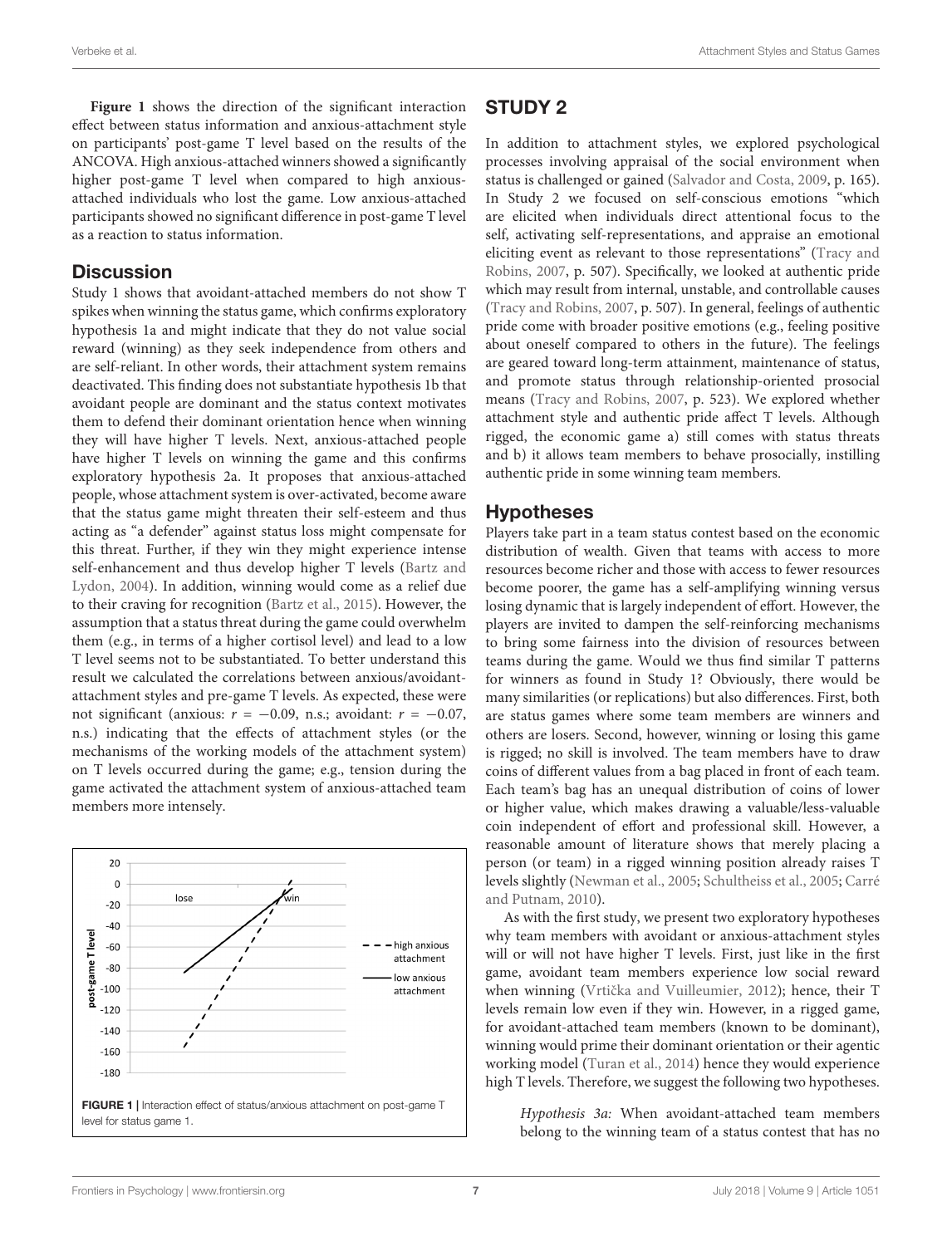control over winning or losing, their T levels will remain  $\log$ 

Hypothesis 3b: When avoidant-attached team members belong to the winning team of a status contest that has no control over winning or losing, their T levels will rise.

For anxious-attached team members with an over-activated attachment system, winning the rigged game will prime status goals; hence, we expect that their attachment system will be activated to a certain extent as no one wants to be stereotyped as poor (or a loser). However, due to the rigged set up of winners versus losers, T levels remain low. Nevertheless, as [Bartz and](#page-11-0) [Lydon](#page-11-0) [\(2004\)](#page-11-0) argue, priming people with anxious-attachment words might also trigger agentic motivation; hence in this game a loss might activate identities of agency. In this case, they would celebrate victory with consequent rises in T levels. In addition, despite the rigged set up, for anxious team players winning might come as a relief from the mere thought of "if this game goes on like this, despite my efforts to swap coins, I will stay the poor person in my team" and T levels would rise when winning. Therefore, we explore these two possibilities:

Hypothesis 4a: When anxious-attached team members belong to the winning team of a status contest that has no control over winning or losing, their T levels will remain low.

Hypothesis 4b: When anxious-attached team members belong to the winning team of a status contest that has no control over winning or losing, their T levels will rise.

Winning also comes with a sense of authentic pride that might affect the T levels of the winners. Authentic pride not only helps a person enhance their own social status by informing them and their social group of individual success but also reinforces prosocial behavior [\(Tracy and Robins,](#page-12-23) [2007,](#page-12-23) p. 523). We expect that some team members might be more prone to experiencing authentic pride [\(Tracy and Robins,](#page-12-23) [2007\)](#page-12-23). For instance, agreeableness is known to be positively related to authentic pride. Two reasons for the higher authentic pride when winning are proposed. First, as in the first game, for anxiousattached team members who are sensitive to negative emotions, facing a loss would serve as a compensating self-enhancement emotion and so, if they win they might have higher T levels [\(Bartz and Lydon,](#page-11-0) [2004\)](#page-11-0). Second, this game might give team members several reasons to experience authentic pride, such as "even though I am on the winning team I had the chance to reduce the gap between rich and poor team members which makes me a fair winner." We expect high anxious-attached team members as opposed to the low anxious-attached team members of the winning team who experience authentic pride to have higher T levels as they might be more prone to have compassion for the poor team members hence validating (not compensating for) the core self of their communal attachment working model [\(Bartz and Lydon,](#page-11-0) [2004\)](#page-11-0). We do not expect avoidantattached members to react as strongly to experiences of authentic pride as they are mostly indifferent to gaining status or peer recognition, let alone feel compassion for poor team members. Thus feelings of authentic pride would not amplify their T

levels if they won the game (the reasoning applied in Study 1). Yet equally, as avoidant people are dominant and agentic, even in this rigged game they might feel authentic pride on winning.

Hypothesis 5a: When anxious-attached team members belong to the winning team of a status contest that has no control over winning or losing, and they feel authentic pride, this will cause their T level to rise.

Hypothesis 5b: When avoidant-attached team members belong to the winning team of a status contest that has no control over winning or losing, and they feel authentic pride, this will cause their T level to rise. Equally, due to their indifference to social reward this interaction might not take place.

# Method

### **Participants**

A total of 105 students (54 male and 51 female, average age 23.3 years) earned credits for taking part in the experiment, which was a component of a MSc program in Economics and Business. They had different nationalities: 93 came from Europe, one from South America, ten from Asia and one from Africa. All participants signed the consent form; 95 provided full data on all variables of interest and were included in the final sample.

The Ethics Committee of the Erasmus Research Institute of Management (ERIM) at the Erasmus University, Rotterdam, approved the experiment and all participants signed a consent letter. Participants did not have to prepare for the experiment. During the first lecture of the core course, the students filled in a questionnaire, which included items such as age, gender, and their scores on attachment styles. They were randomly assigned to four groups of approximately 25 participants each. Later that week the students received an e-mail that informed them about their group and the starting time of their part of the experiment involving a game. The first two groups participated between 11:45 AM and 3:45 PM and the last two groups between 4:45 PM and 8:45 PM.

#### Measures

#### **Biological assessments**

We used the same method as in study 1 to obtain and analyze participants' T concentrations.

#### **Psychological assessments**

The same attachment styles scale was used as in Study 1 [\(Wei et al.,](#page-12-19) [2007\)](#page-12-19). The anxious-attachment scale had five items and a Cronbach's alpha of 0.71. The avoidant-attachment scale had five items and a Cronbach's alpha of 0.88. The correlation between both scales was only moderate  $(r = 0.22,$  $p$  < 0.05). Similar to Study 1, we again found in a factor analysis two factors for the attachment style items. On the first factor, the anxious attachment items loaded highly (factor loadings > 0.57); the avoidant attachment items loaded highly on the second factor (factor loadings  $> 0.76$ ). Authentic pride was measured with five items taken from [Tracy and Robins](#page-12-23) [\(2007\)](#page-12-23). Cronbach's alpha was high (alpha = 0.87). The full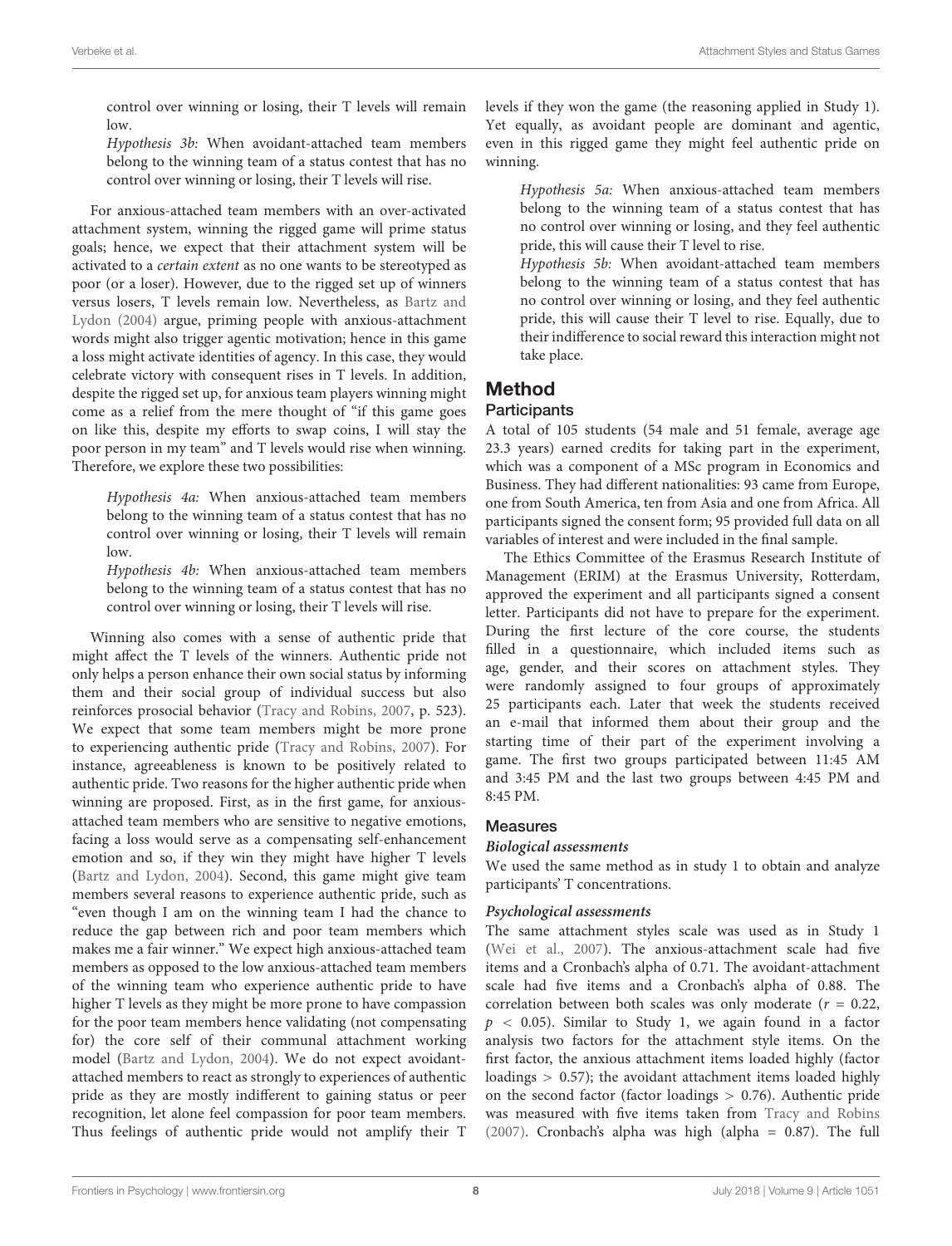items are "I generally feel successful," "... accomplished," "... confident," "I feel like I am achieving," and "I feel like I have self-worth."

#### Procedure

#### **The game**

The experiment used a business game designed by a Dutch company that specializes in serious games. On entering the game room students were invited to sit where they liked in one of three circles of chairs. Before the start, they were given a short explanation of the game and the game rules. The first round began with all the players drawing five coins from a bag sight unseen. This was followed by a round of trading. The trades have conditions: coins of equal value cannot be traded; negotiations start with a handshake and the two players concerned cannot let go of each other's hand until they strike a deal. Players not open to trading coins must show this clearly by crossing their arms and remaining seated. If a player does not cross their arms, they have to accept a handshake and start negotiating.

After the first round, the meaning of the three circles of seats became clear. The first circle was for players with the lowest scores: the poor group. The second was for players with medium scores: the middle group. And the last one was for players with the highest scores: the rich group. During the game, the players noticed that it was hard to move from poor to richer groups and vice versa. This is because after the first round, players drew coins from a rigged bag that was assigned to the player's group. This meant that the rich group had a greater chance of drawing valuable coins than the poorer groups, keeping the poor more poor, and making the rich richer. After all rounds were completed, the names of the three players with the highest scores were posted on the board, and each won €10.

Each game usually had five rounds. This number was not stated in the pre-game briefing to stop people from trying harder when they knew it was the last round. Trades were made in 5 min slots every round. Between rounds, all groups were given the chance to gain more points with a joker (wild card), worth ten points. Each group (rich, middle, and poor) received several jokers to share with their team members, but they had only 1 min to discuss the distribution.

In one of the later rounds, the rich group was allowed to change the rules in any way they liked. They could design three completely new rules for the remaining rounds. This was done to amplify the sense of unfairness and demonstrate how rigged the game was (poor players had no chance of reaching the top group, round after round.)

Just as in Study 1, 1 week before the start, participants were reminded of the upcoming experiment. They were asked to maintain their usual daily rhythms in terms of sport and sleep the day before and on the day of the game. They were asked to refrain from smoking, consuming alcohol, chocolate, tea, soft drinks, or coffee during the game, but they could drink water.

Upon arrival, students chose their seats at random. They were instructed not to smoke, eat, or drink (except water) and were given a bottle of water during the session. Immediately after the introduction, 30 min after entering the room and when rested,

pre-contest saliva samples were collected. Then all participants gathered in the briefing room for a detailed explanation of the aims and rules of the game.

After the fifth round, all groups saw the final rankings. In the following 25 min, players filled in a questionnaire that measured experienced authentic pride using items from the scale by [Tracy](#page-12-23) [and Robins](#page-12-23) [\(2007\)](#page-12-23). Having also refrained from smoking, eating, and drinking in this period they finally gave their post-game saliva samples.

### **Results**

Descriptives and intercorrelations of the variables of interest are presented in the lower part of **[Table 1](#page-5-0)** (see Study 1 above).

As with Study 1, we tested the influence of the game on participants' hormonal responses (changes in T level) by computing t-tests comparing the T level before and after the game. Again, participants' mean T level after the game was significantly lower than their mean T level before the game (pregame mean =  $137.80$  pmol/L; post-game mean =  $131.97$  pmol/L; mean difference = 5.83 pmol/L,  $t = 2.07$ ,  $p < 0.05$ ).

Next, we computed an ANCOVA with the status achieved after the game (i.e.,  $1 =$  winning or  $0 =$  losing) and the players' scores on anxious and avoidant-attachment style as independent variables and the post-game T level as the dependent variable. In addition, we included participants' feelings of authentic pride after the game as an additional independent variable. We further controlled for participants' pre-game T level as well as age and gender. **[Table 3](#page-9-0)** shows the ANCOVA results. We found a significant main effect of status on participants' postgame T level ( $F = 5.94$ ,  $p < 0.05$ ). The other independent variables showed no significant effects on post-game T level (anxious attachment:  $F = 1.490$ , n.s.; avoidant attachment:  $F = 0.00$ , n.s.; pride:  $F = 0.02$ , n.s.) (see upper part of **[Table 3](#page-9-0)**).

These main effects were qualified by a significant threeway interaction between the conjectured status information, anxious attachment, and pride ( $F = 4.51$ ,  $p < 0.05$ ) (see lower part of **[Table 3](#page-9-0)**). The corresponding three-way interaction for the avoidant-attachment style was non-significant ( $F = 0.33$ , n.s.), as were the effects of all two-way interactions. Finally, of the four control variables, only pre-game T had a significant effect on post-game T level (pre-game T level:  $F = 180.57$ ,  $p \sim 0.01$ ; gender:  $F = 3.63$ , n.s.; age:  $F = 3.10$ , n.s.). The conditional effect of status on post-game T level was only significant for individuals high on both anxious attachment and pride ( i.e., both  $+1$  SD from the mean),  $F = 4.51$ ;  $p < 0.05$ ;  $B = 173.28$ ; it was not significant for other combinations of anxious attachment and pride (low/low:  $F = 0.32$ ; n.s.;  $B = 32.32$ ; low/high:  $F = 0.43$ ; n.s.;  $B = 63.77$ ; high/low:  $F = 0.98$ ; n.s.;  $B = 84.28$ .

To facilitate interpretation, we plotted the significant interaction effect based on the slopes and intercepts. Specifically, we plotted the relationship between status (win/lose) and post-game T level for high and low values of the two moderators (**[Figure 2](#page-9-1)**) (with high/low being defined as plus/minus 1 SD from the mean). The plot for participants with high feelings of authentic pride shows a pattern similar to the plot for the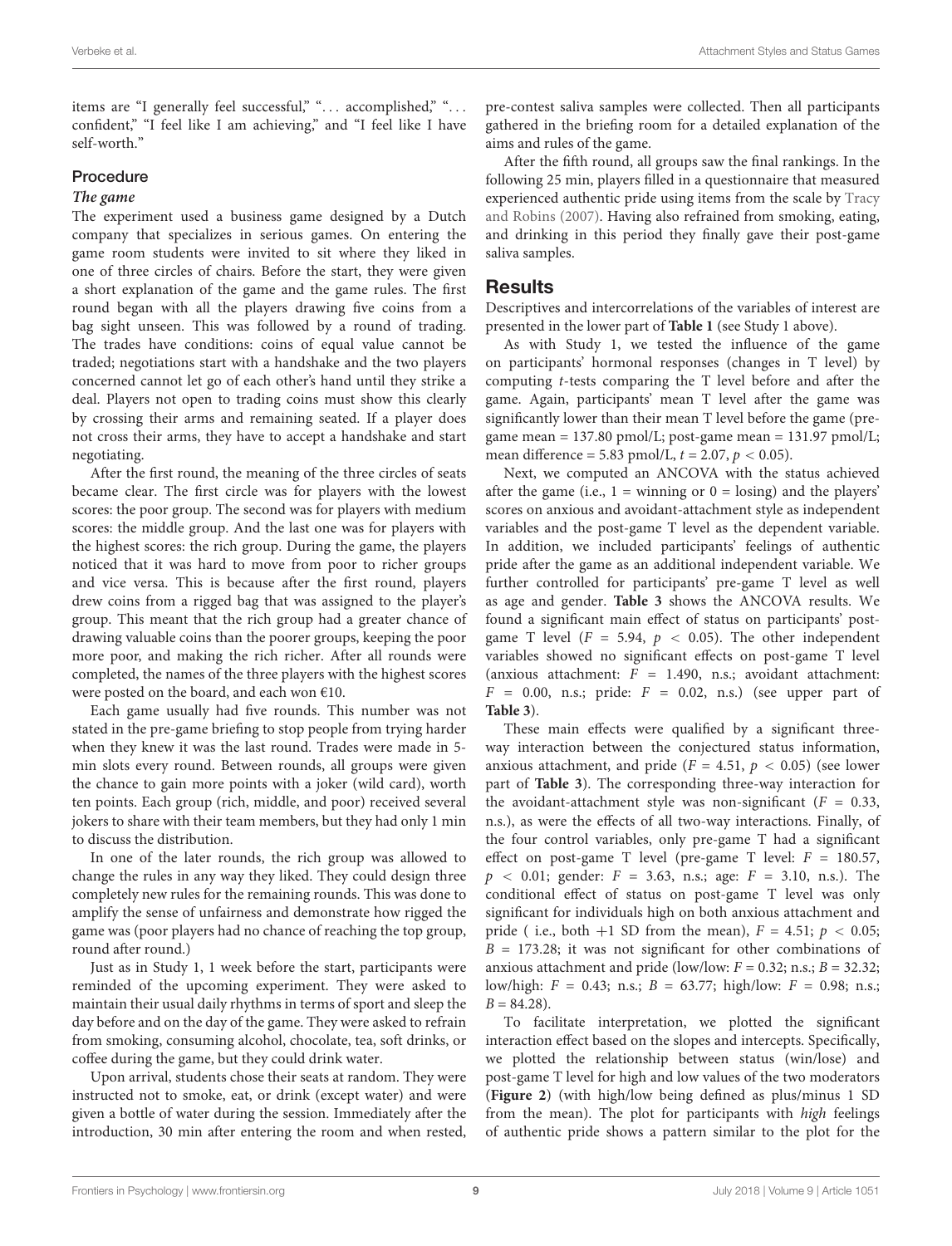#### <span id="page-9-0"></span>**TABLE 3 | ANCOVA results for Study 2**  $(n = 95)$ **.**

|                                                  | F-value | p-value | $n^2$ | <b>Parameter estimates</b> | <b>SE</b> | 95% CI            |
|--------------------------------------------------|---------|---------|-------|----------------------------|-----------|-------------------|
| Dependent variable: Post-game Testosterone level |         |         |       |                            |           |                   |
| Status (win/lose)                                | 5.940   | 0.017   | 0.065 | 14.302                     | 5.87      | 2.64; 25.97       |
| Anxious attachment                               | 1.490   | 0.226   | 0.017 | 3.355                      | 2.75      | $-2.11; 8.82$     |
| Avoidant attachment                              | 0.000   | 0.989   | 0.000 | 0.030                      | 2.13      | $-4.21; 4.27$     |
| Authentic pride                                  | 0.016   | 0.901   | 0.000 | $-0.285$                   | 2.29      | $-4.83:4.26$      |
| Pre-game T                                       | 171.527 | 0.000   | 0.666 | 0.809                      | 0.06      | 0.69; 0.93        |
| Gender                                           | 3.775   | 0.055   | 0.042 | 12.501                     | 6.43      | $-0.29; 25.29$    |
| Age                                              | 3.034   | 0.085   | 0.034 | 3.050                      | 1.75      | $-0.43:6.53$      |
| Status (win/lose)                                | 0.864   | 0.355   | 0.011 | 88.412                     | 95.11     | $-100.95; 277.77$ |
| Anxious attachment                               | 2.883   | 0.094   | 0.036 | 43.258                     | 13.61     | 16.16; 70.36      |
| Avoidant attachment                              | 1.091   | 0.299   | 0.014 | 8.800                      | 11.22     | $-13.53; 31.13$   |
| Authentic pride                                  | 1.445   | 0.233   | 0.018 | 23.294                     | 10.11     | 3.17:43.42        |
| Status * anxious                                 | 2.739   | 0.102   | 0.034 | $-39.361$                  | 23.78     | $-86.71; 7.99$    |
| Status * avoidant                                | 0.249   | 0.619   | 0.003 | 10.412                     | 20.85     | $-31.11; 51.93$   |
| Status * pride                                   | 1.337   | 0.251   | 0.017 | $-22.866$                  | 19.78     | $-62.24; 16.50$   |
| Anxious * avoidant                               | 2.785   | 0.099   | 0.034 | $-3.790$                   | 2.27      | $-8.31; 0.73$     |
| Pride * anxious                                  | 1.497   | 0.225   | 0.019 | $-8.450$                   | 2.79      | $-14.00; -2.90$   |
| Pride * avoidant                                 | 0.001   | 0.972   | 0.000 | 1.152                      | 1.79      | $-2.41; 4.71$     |
| Status * Anxious * Pride                         | 4.505   | 0.037   | 0.055 | 10.653                     | 5.02      | 0.66; 20.65       |
| Status * Avoidant * Pride                        | 0.327   | 0.569   | 0.004 | $-2.459$                   | 4.30      | $-11.03; 6.11$    |
| Pre-game T                                       | 180.565 | 0.000   | 0.698 | 0.821                      | 0.06      | 0.70; 0.94        |
| Gender                                           | 3.627   | 0.061   | 0.044 | 12.263                     | 6.44      | $-0.56; 25.08$    |
| Age                                              | 3.096   | 0.082   | 0.038 | 3.085                      | 1.75      | $-0.41; 6.58$     |

Bolded values indicate significant values.

game in Study 1. Status information (winning versus losing) significantly influenced the T level for participants with high anxious attachment experiencing high levels of authentic pride. By contrast, status information was not significantly linked to the T level of participants with a low anxious attachment who experienced high levels of authentic pride. For those low on authentic pride, the plots show a different pattern: high anxious-attached people reacted no differently when winning compared to losing the game in terms of post-game T level. Similarly, those low on anxious attachment showed a nonsignificant increase in T level after winning compared to losing the game.

### **Discussion**

This self-reinforcing economic game – where rich teams became richer yet team members could reduce the gap between rich and poor teams – mostly replicated the findings of Study 1. First, winners high on avoidant-attachment style showed no higher T levels (hypothesis 3a), replicating Study 1. Second, there was no relationship between a team member's score on anxious attachment and their T levels when winning. Thus the relationship between anxious attachment and higher T levels was not replicated, substantiating hypothesis 4a. Only winning team members with an anxious-attachment style and feeling of authentic pride had higher T levels. This might indicate that anxious-attached team members might experience status loss as a threat to their selves and might undertake a compensatory selfenhancing strategy, which shows up as authentic pride, which



<span id="page-9-1"></span>in turn elevates T levels [\(Bartz and Lydon,](#page-11-0) [2004\)](#page-11-0). Alternatively, as we conjectured, because the rich team could help the poorer teams, a communal orientation might also have generated authentic pride. Note that winning team members with a high avoidant-attachment score and high on experience of authentic pride showed no increase in T level.

Finally, as with study 1 we tested whether the two attachment styles were significantly correlated with the pre-game T levels (anxious attached:  $r = -0.05$ , n.s.; avoidant attached:  $r = -0.11$ , n.s.). Again, they were not.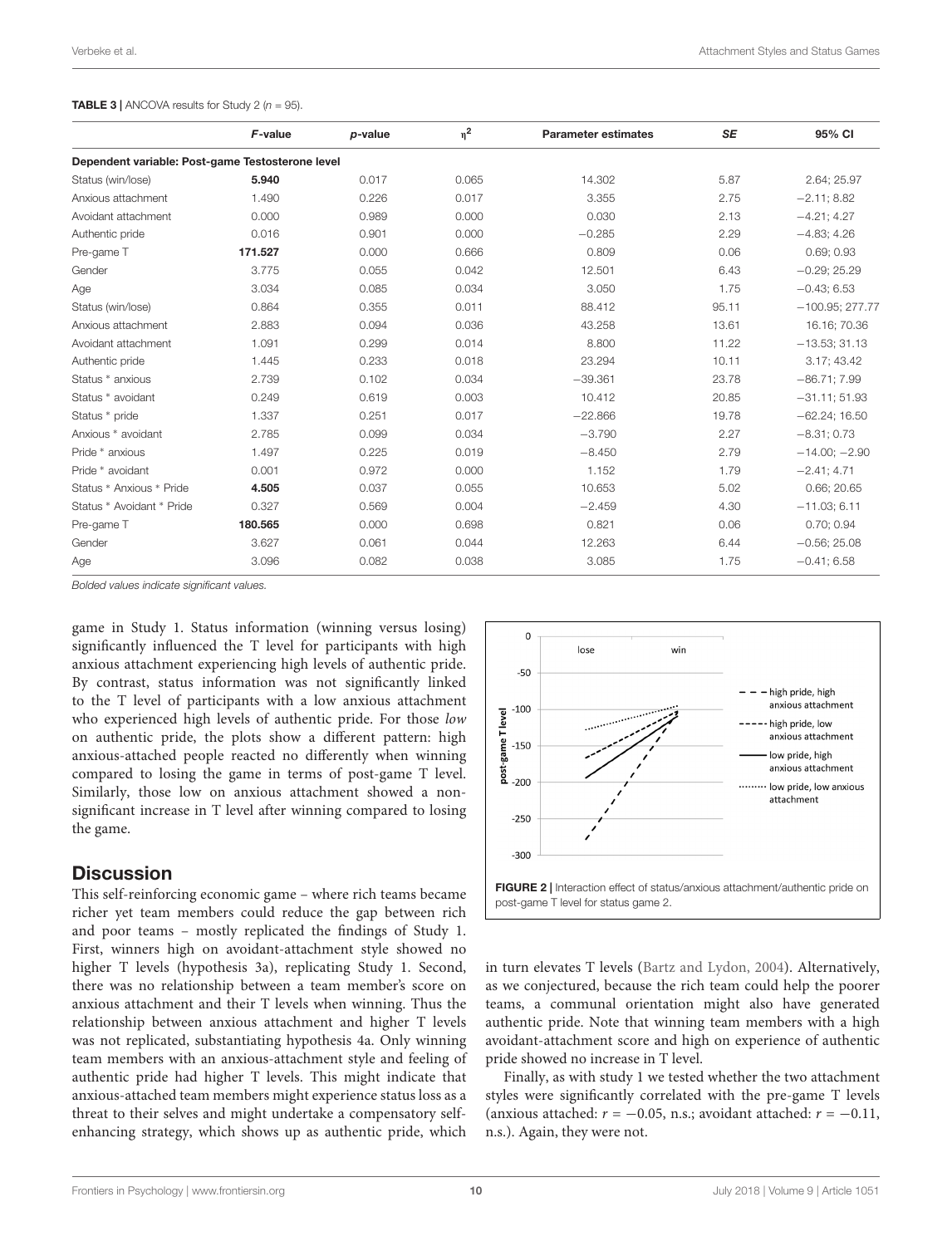### GENERAL DISCUSSION

Our research looked at whether T levels rise when team members win versus lose a status game, focusing on the moderating role of chronic anxious versus avoidant-attachment styles on T levels. We undertook this study because while attachment styles have been studied in the context of interpersonal relationships we were interested in how people's attachment styles affect how they win or lose a competition, which for anxious-attached people especially might provoke feelings of conflict because they experience a communal rather than an agentic orientation; the latter of which is needed to engage in successful status battles.

The scarce research shows that specific competitive or conflicting contexts, which affect the dynamics in working models that characterize the attachment styles, result in dominating behavior. For instance, [McDermott et al.](#page-12-7) [\(2017\)](#page-12-7) show that when anxious-attached people notice that their attachment figure/partner is pulling away from them, they might use psychologically aggressive tactics; [Bartz and Lydon](#page-11-0) [\(2004\)](#page-11-0) show that priming people with anxious-ambivalent scenarios evokes a compensatory agentic identity. Note that these are personal relationship contexts and not actual status contests where one's reputation comes at the cost of another. Given that this research project seeks to study the role of attachment styles on winning and losing a status game, which is different from interpersonal relational contexts, we presented exploratory hypotheses on how both anxious and avoidant-attachment styles affect team members' T levels when winning a contest. We studied two status contests: in the first game, status had to be earned, while in the second the earned status was rigged. We were able to replicate some findings, taking into consideration the effect of contextual differences on how T levels vary when team members win versus lose a competition [\(Geniole et al.,](#page-12-9) [2017\)](#page-12-9).

It is important to emphasize that the two competitive games were different because in the first status game, where winning depended on effort, T levels were much higher than in the second study where earned status was rigged. In the first game, earned status was based on cognitive effort which made for clear winners versus losers. Thus participants might have taken this game very seriously or made it matter to their own professional identity. In the economic game, status won was more ambivalent because the game was clearly rigged and although it produced rich versus poor people, corrections could be made to the dynamics. Participants might have taken this game less seriously as it did not matter to their own professional identity. Indeed, T levels in the sales management game (Study 1) were higher (pre-game mean =  $185.59$  pmol/L; post-game mean =  $160.36$  pmol/L) than in the rigged game (pre-game mean = 137.80 pmol/L; post-game mean = 131.97 pmol/L), showing that the two games differed in the intensity of the endocrine and psychological dynamics they provoked. The first status game tested the business skills and ambitions of participants; hence it activated intensely salient status needs.

Note that replicating a study's results does not necessarily mean that the experimental results should be similar; rather replication can also reveal boundary conditions. In addition, the status games shared a communality: both were salient

for participant engagement because the games took place in exchange for credit and the names of the winners and losers were announced in class. In other words, all the students were aware of the importance of participation because they were going to see each other in class next week and thus knew that they had to defend their reputation. As [Bartz and Lydon](#page-11-0) [\(2004,](#page-11-0) p. 1390) point out, attachment working models are sensitive to the specific relationships people have; in this case colleagues in class. Such contexts make the effect of attachment style on T level especially relevant. In addition, conforming to earlier research, we did not measure the T level scores of the teams but, similar to all the studies mentioned in [Geniole et al.](#page-12-9) [\(2017\)](#page-12-9), we studied the individual T level scores of the team members.

In a nutshell, this study discovered: speaking generally, due to their low need for social reward, avoidant-attached people did not have higher T levels on winning while anxious-attached people had higher T levels on winning, probably because the fear of losing either activated their agentic identity or the experience of relief from their fear of losing was responsible for the higher T levels. This was especially clear in Study 2 where people high on anxious attachment who felt authentic pride experienced higher T levels.

To our knowledge, these findings are unique in that we do not know of any other research that has studied the role of attachment styles in competitive contests. We believe that the findings present useful insights into the complex dynamics that attachment working models might produce.

First, although avoidant people are known to use a unique set of psychological violence in relationships when attachment figures become too close [\(McDermott et al.,](#page-12-7) [2017\)](#page-12-7) or are dominant and agentic in general [\(Turan et al.,](#page-12-6) [2014\)](#page-12-6), here we believe that our findings show that avoidant-attached people do not crave social reward and so do not have higher T levels when winning. In other words, they hypo-activate their attachment system when their status is at stake. We hope that other researchers will seek to explore these findings by adding similar variations in status games.

Second, while anxious-attached people hyperactivate their attachment system, which results in a communal rather than an agentic orientation, this might well evoke complex compensatory dynamics, as proposed by [Bartz and Lydon](#page-11-0) [\(2004\)](#page-11-0). Being seen to lose status in front of their class mates might evoke their agentic identity and prompt them to engage in intense efforts to come out of the game on the winning rather than the losing team. This compensatory agentic identity activation is especially salient in the rigged status game where authentic pride in combination with an anxious-attachment style affects higher T levels on winning.

### Further Interpretation of Our Findings

As anxious-attached winners have such high T levels, and as they are known to have high theory of mind expectations of other people's intentions, such as whether or not others care about them, or knowing that others can challenge their status, our findings for anxious-attached members resonate with the findings of [Fuxjager et al.](#page-12-14) [\(2016,](#page-12-14) p. 6) on T levels in competitive animal contexts. "Moreover, as Seyfarth and Cheney (2013) point out, we know little about the advantages of the ability to anticipate social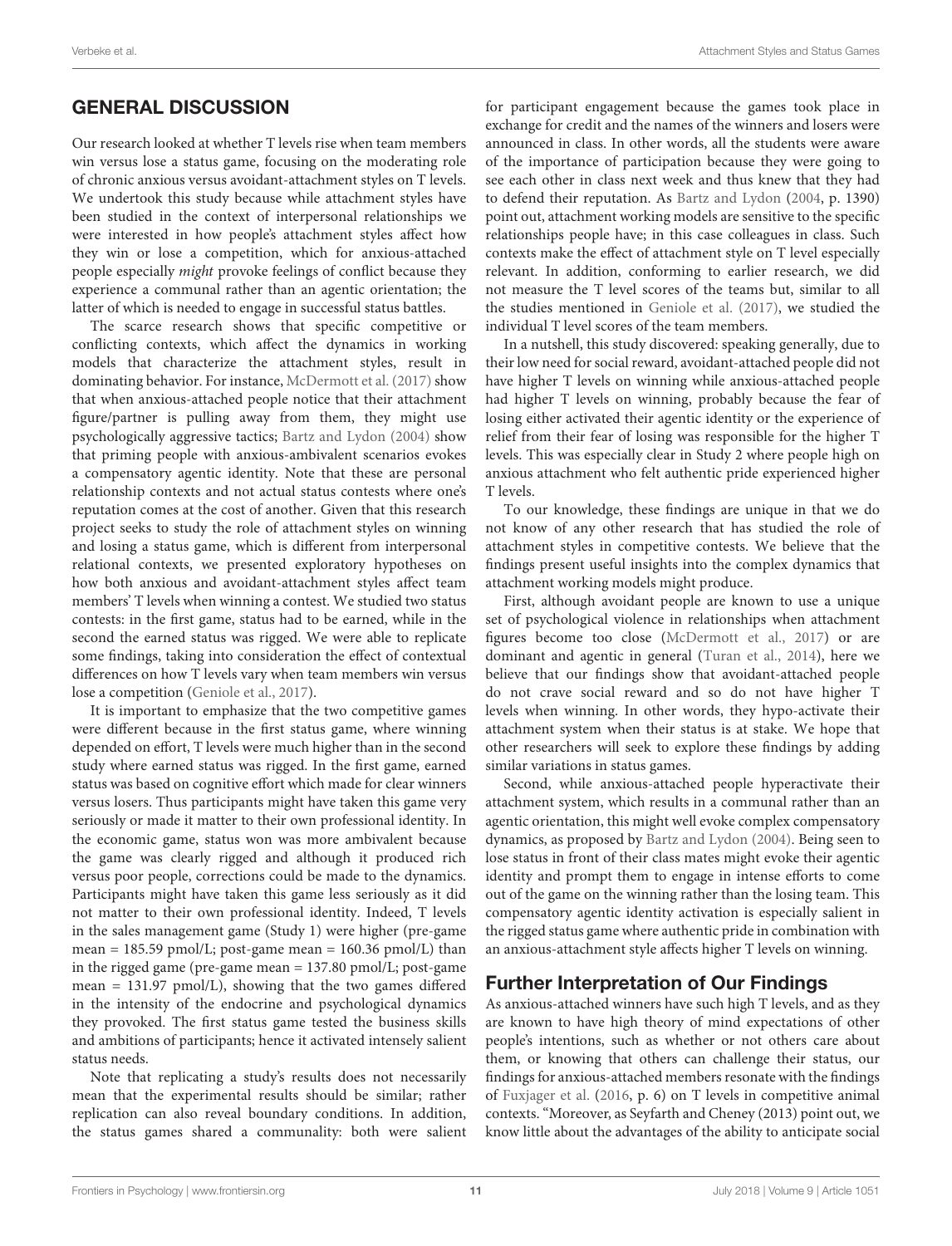changes, which presumably involves theory of mind to some extent (ability to attribute state of mind to others) that applies not only to affiliative behavior, but also, we speculate, to aspects of competitive behaviors in non-human animals."

When thinking through the dynamics that the attachment working models could evoke, an important question is whether people high on attachment style might be better performers in general. Their heightened fear of losing or of being perceived as a loser might motivate them to work harder. For team members with low experience of authentic pride and high on anxious attachment losing or winning the game did not produce higher T levels. This might indicate that anxious attachment is associated with a readiness to keep worrying about something important. Such questions could be studied in future research.

### Limitations and Recommendations

We should of course mention the limitations of our study. Note that all the participants were Business Economics students who were following study trajectories lasting several years, who started the university careers by achieving high scores on entrance exams and who, in the university culture, constantly sought to build their social status. One of the consequences of calling on a population with this background is that the participants' androgen receptors are already likely to be upregulated, which would allow them to respond more readily in any status fight; hence the observed high pre-game T levels. It is possible that people low on competitive experience might have lower pre-game T levels and thus we recommend exploring whether these findings can be replicated in other populations.

In addition, we need to note that the second game constitutes a more exploratory approach in which we aimed to investigate the effects of attachment styles in a different status game situation than in study 1. Consequently, the sample size of our second study was relatively low for the complex statistical analyses conducted. For instance, the a priori probability for detecting an existing significant three-way interaction effect of a small to medium size between anxious attachment, status, and authentic pride was less than 31% with our design. Future research should use more appropriate designs which, in case of Study 2, would mean to preferably use a sample of about three times our sample size in order to achieve a reasonable a priori chance (i.e., higher than 80%) for detecting the hypothesized interaction effect and to be able to draw conclusions from non-significant results. While

### **REFERENCES**

- <span id="page-11-2"></span>Archer, J. (2006). Testosterone and human aggression: an evaluation of the challenge hypothesis. Neurosci. Biobehav. Rev. 30, 319–345. [doi: 10.1016/j.](https://doi.org/10.1016/j.neubiorev.2004.12.007) [neubiorev.2004.12.007](https://doi.org/10.1016/j.neubiorev.2004.12.007)
- <span id="page-11-5"></span>Bartz, J. A., Baldwin, M. W., and Lydon, J. E. (2015). "An expectancy-value approach to attachment," in Bases of Adult Attachment, eds Zayas, Vivian, Hazan, and Cindy (New York, NY: Springer), 35–58. [doi: 10.1007/978-1-4614-](https://doi.org/10.1007/978-1-4614-9622-9_3) [9622-9\\_3](https://doi.org/10.1007/978-1-4614-9622-9_3)
- <span id="page-11-0"></span>Bartz, J. A., and Lydon, J. E. (2004). Close relationships and the working self-concept: implicit and explicit effects of priming attachment on agency and communion. Pers. Soc. Psychol. Bull. 30, 1389–1401. [doi: 10.1177/](https://doi.org/10.1177/0146167204264245) [0146167204264245](https://doi.org/10.1177/0146167204264245)

we were lucky to find the interaction to be significant despite of the small a priori chance, a non-significant result would have been difficult to interpret and could be either because the effect is indeed non-significant or because our sample was too small to reliably detect such an effect.

We also need to acknowledge that data were nested (individuals playing the game in teams), but for anonymity reasons we were unable to identify individuals' group membership and hence could not statistically control for such data nestedness. Nestedness of data is problematic as it causes statistical dependency in observations which can bias the standard errors associated with coefficients and may thus lead to wrong conclusions about the significance of relationships between variables, if not properly accounted for in the statistical analyses (e.g., [Bliese and Hanges,](#page-11-6) [2004;](#page-11-6) [Hox et al.,](#page-12-27) [2017\)](#page-12-27). Future research should therefore replicate our findings in studies explicitly designed to test our results and consider data nestedness and the related statistical dependencies.

Due to financial constraints, the Study 1 games were all played in the same time period, whereas Study 2 games were played both early and late in the afternoon. The timing (diurnal effect) might have affected the T levels. Note also that the size of the teams differed substantially in both studies. These factors might also have affected the findings in this paper by introducing different interpersonal dynamics. All the above speculations represent opportunities for future research.

### ETHICS STATEMENT

This study was reviewed and approved by the Ethics Committee of the Erasmus Research Institute of Management (ERIM) at the Erasmus University, Rotterdam. All research participants provided written and informed consent.

## AUTHOR CONTRIBUTIONS

WV overall lead the paper, had set up and organized the experiments, lead in writing the paper and helped in computations. FB computed the data and worked on the method section. TE-D added insights from attachment theory to the paper. RB was involved in the writing of the paper. MS was involved in the writing of the paper.

- <span id="page-11-4"></span>Beckes, L., and Coan, J. A. (2015). "The distress-relief dynamic in attachment bonding," in Bases of Adult Attachment, eds Zayas, Vivian, Hazan, and Cindy (New York, NY: Springer), 11–33. [doi: 10.1007/978-1-4614-9622-9\\_2](https://doi.org/10.1007/978-1-4614-9622-9_2)
- <span id="page-11-3"></span>Beckes, L., IJzerman, H., and Tops, M. (2014). Toward a radically embodied neuroscience of attachment and relationships? Front. Hum. Neurosci. 9:266. [doi: 10.3389/fnhum.2015.00266](https://doi.org/10.3389/fnhum.2015.00266)
- <span id="page-11-6"></span>Bliese, P. D., and Hanges, P. J. (2004). Being both too liberal and too conservative: the perils of treating grouped data as though they were independent. Organ. Res. Methods 7, 400–417. [doi: 10.1177/1094428104268542](https://doi.org/10.1177/1094428104268542)
- <span id="page-11-1"></span>Bos, P. A., Panksepp, J., Bluthé, R. M., and van Honk, J. (2012). Acute effects of steroid hormones and neuropeptides on human social–emotional behavior: a review of single administration studies. Front. Neuroendocrinol. 33, 17–35. [doi: 10.1016/j.yfrne.2011.01.002](https://doi.org/10.1016/j.yfrne.2011.01.002)